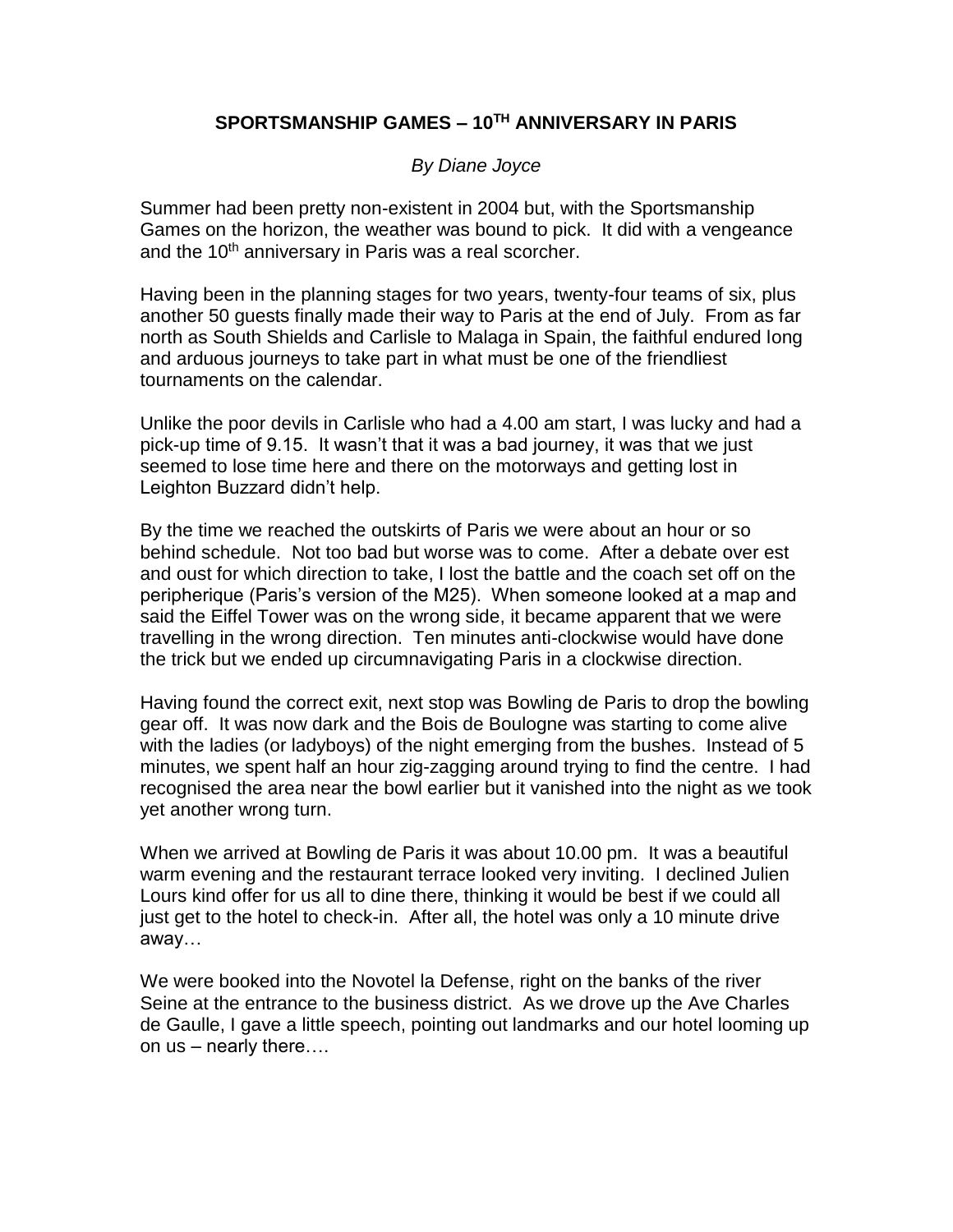We turned off to the hotel, passed the coach park, took a right and….. back into the one-way system. We then spent the next 45 minutes driving around the La defense area, getting hopelessly lost until I shouted to a taxi driver for help and he guided us out of the maze.

The final trauma was that the coach got stuck in the coach park and the hotel could not spare anybody to guide us out. At the end of our collective tether, we unloaded our cases and walked up a steep slope and along a path to check into the hotel around midnight – exactly the time when they stopped serving food – despite my pleas that we were all starving.

So we had to do the next best thing - we dumped our bags in our rooms and reconvened in the hotel bar, to unwind and de-stress. It had been a very long day.

We all met up at breakfast the next morning. The fact that no-one had eaten for at least 12 hours meant that even the cold sausage, bacon and egg was a welcome stomach-filler. Those who had a room with a fantastic view of Paris were sporting their bruises, where they had smacked their foreheads against the double-glazed window!

With everyone nourished and in a better frame of mind, we set off for the bowling centre. This time we could laugh, as the coach took a wrong turn into a service road and brought the traffic to a halt as it reversed back into the main flow. As the bowlers took time out for a relaxing practice session and explored the beautiful Jardin D'Acclimatation, I had a meeting with the centre management, set up the notice boards and prepared everything ready for the weekend's play.

After lunch, we returned to the hotel for a wash and change before a nice relaxing sight-seeing tour on the coach. We then had a cruise down the Seine with a commentary and I took advantage to catch some sun and relax for an hour before the evening's madness.

Three more coaches were on their way from the UK and I was in constant touch with passengers and drivers alike. After my experience on Thursday, I recommended that they eat en route and then come straight to the hotel.

To save time and confusion in the morning and to set my mind at rest that everyone had indeed made it to the hotel, I set up registration in the hotel bar that evening. Team captains collected their welcome packs and were given last minute instructions, plus forms to enter a pool competition which Alan (Ash) Hearn had volunteered to run alongside the bowling, in the extensive pool hall.

On Saturday morning the coach shuttle service sprang into action, ferrying bowlers and guests alike to Bowling de Paris. (By now the drivers had cracked where it was and how to get there in 10 minutes.)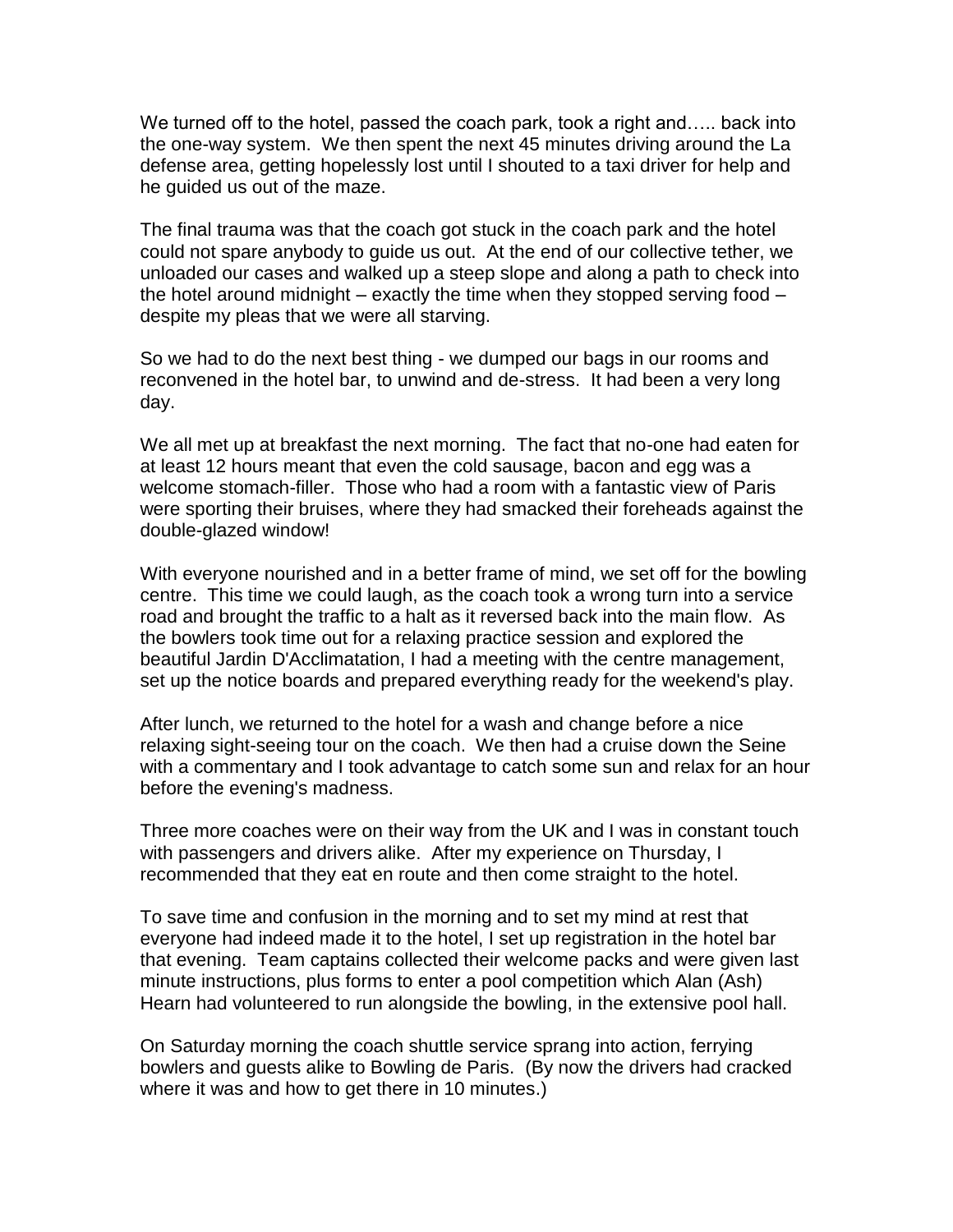My opening piece of music was appropriately, "Encore une Fois" by Sash. I had 16 seconds from the track starting to when I started my speech. However, the CD player was on the first floor and the microphone was on the ground floor, which meant a sprint down the stairs and some strange looks as I made my opening announcements amidst heavy breathing!

The bowling ran pretty much to time and plan with Geoff Rens of Pin Action winning gold in the scratch singles (658) and Lynn Jones from Friends winning in handicap (711).

The pool competition was on, then off, then back on again as we managed to negotiate a rate with the centre for a couple of tables for the weekend.

Bowling resumed with the doubles event after a lane maintenance break. Brothers Leslie & Lawry Duncan of Border Reivers shot 1367 for gold in scratch, while Robert and Rosemary Martin-Smith partnered each other for gold in the handicap (1329).

I had every confidence in Robert Perriaux and the rest of the French team, so I strayed 100 meters from the lanes and into the pool hall. I fancied myself as a bit of a pool shark but last years "Good Sport" Rob Williams knocked me out 16-11 in the first round - not very sporting Rob!

With bowling finished for the day, those remaining hopped on the shuttle and returned to the hotel for a sit down meal - split into two rooms and sittings because of shear numbers. Once the meal was over it was up to the Manhattan Rooms on the 14th floor for the disco.

This was one aspect of the event that worried me - a French DJ - what would he play? At a meeting with the hotel management on Friday I was told he would play English and French music. French music! We heard that on the radio on the drive down - oh oh! However all my fears were laid to rest. Pascal was brilliant. One of the best DJ's I have come across. He didn't speak much, if at all but he had the tunes. He had the jingles. He had everything suitable and to hand, depending on what I was talking about or what was going on. He helped to make it a truly memorable night.

And there were plenty of memorable moments. Once I had organised additional tables and chairs for everyone, it didn't take long before the dance floor filled and a real party atmosphere was going. I set up the table with raffle prizes and prepared my speech, which grew longer and longer as people told me of their previously secret celebrations.

First of all I presented a special commemorative shirt and trophy to the 8 bowlers (Kevin Furness, George Hawkins, Chris Howland, John Parsons, Pete Sampson, Simon Taylor, Ian & Trish Tucker) who had participated in every single "Games".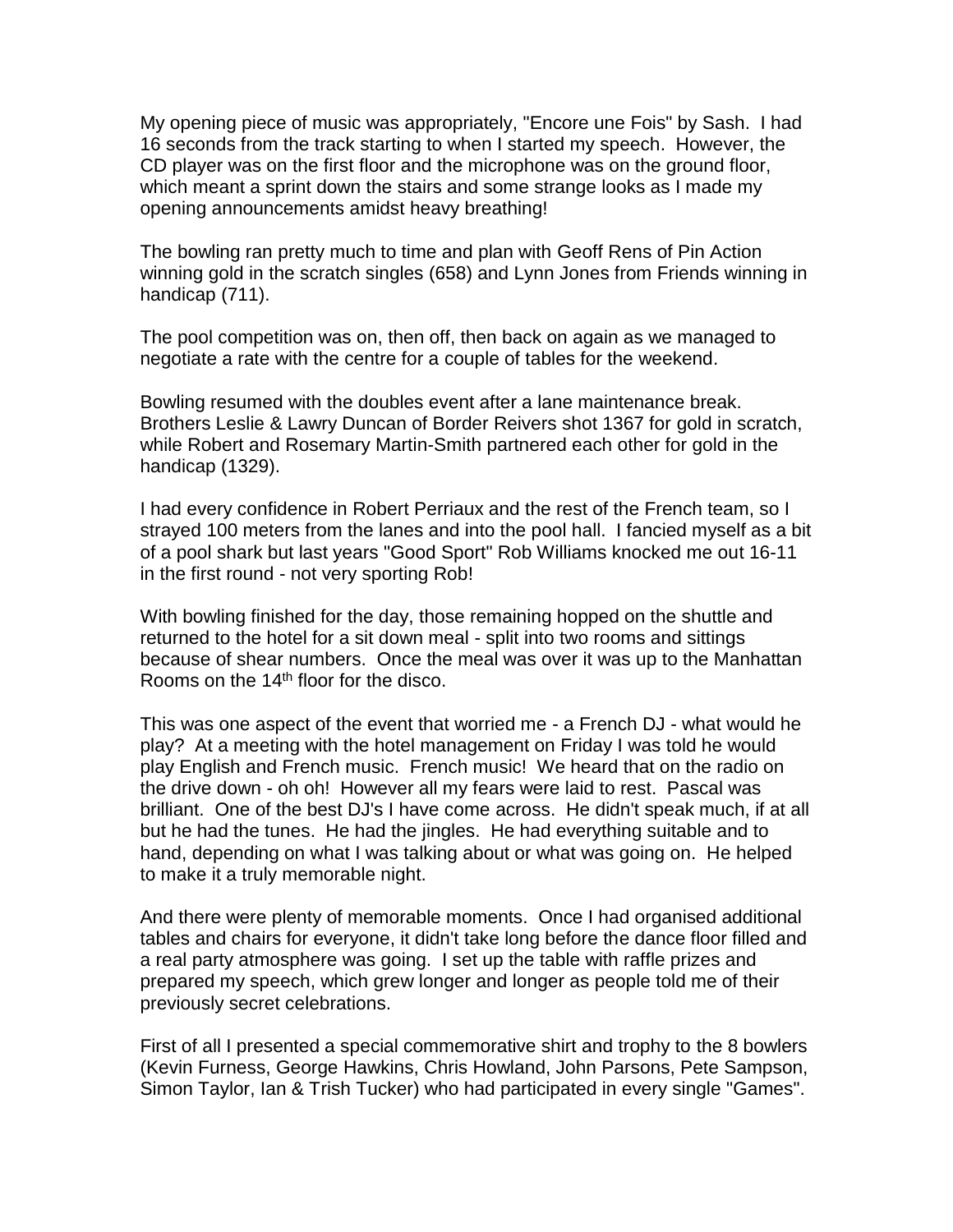To determine who should receive which size shirt, I had them organise themselves in size order, with the throng shouting "higher" or "lower" and Pascal playing the Benny Hill theme tune!

The raffle was next, with a large assortment of prizes. Alcohol proved very popular, considering the high prices in Paris.

All teams received an inflatable pin in their welcome pack. I invited them to bring their pin-pal along - in fancy dress. Quite an amazing an ingenious guest list was created, including a "drawing pin", "Osama Pin-Laden", "Pin-Ochio" and a "French letter" pin (yes it is what you are thinking). These and others were very good but it came down to the wire with the large contingent from Shrewsbury just getting the nod with their "AMuFF" from Pick 'n' Mix's "French Maid".

Ten minutes later and Pat Crocker from Pick n Mix won her team a free entry into next years Games by guessing the correct venue - AMF Wigan.

And then there were the celebrations - the people I got up to embarrass, just ever so slightly. Katie Haime had just had her 30<sup>th</sup> birthday, Matt Courtnage his 23<sup>rd</sup> and Sportsmanship Games virgin and guest Hayley Unwin was celebrating her 18<sup>th</sup> that night. Then the Williams brothers, Mark and Chris from Shrewsbury had both proposed to their respective partners Elaine Wheeler and Alison Wright on Thursday evening atop the Eiffel Tower. Finally, Kim (Totti) Locke had her partner Steve Wedgbury go down on one knee, in front of everybody and ask for her hand - she said "Yes".

With all the presentations and ceremonies out of the way it was at last time for me to relax a little and let my hair down with the rest of them. Some ventured out to sample the Parisian nightlife and returned to find the party still going until 3.00am

Sunday morning dawned only too soon and an unusually high percentage of people were eager to catch the first shuttles to the centre. Having pulled various muscles and worn myself out running up and down the stairs the previous day, I decided to take things a little slower, as did the bowlers. My voice had been a little ropey on Saturday and, with all the speeches on Saturday, it was even ropier on Sunday morning! The trios ran pretty smoothly with SCAGMA A (Graham Hales, Adam Booker & Mick Legood) taking scratch with 1750. High Wycombe Rollers A (Doug & Carol Eastall and Peter Fyles) won handicap with 1983.

It was also during the trios that there were almost 2 x 300 games. Both Bill Nichols and Brian Marks managed the first 9 in a row but with me lurking in the shadows, they were both tapped in the  $10<sup>th</sup>$  for 276 and 279 respectively.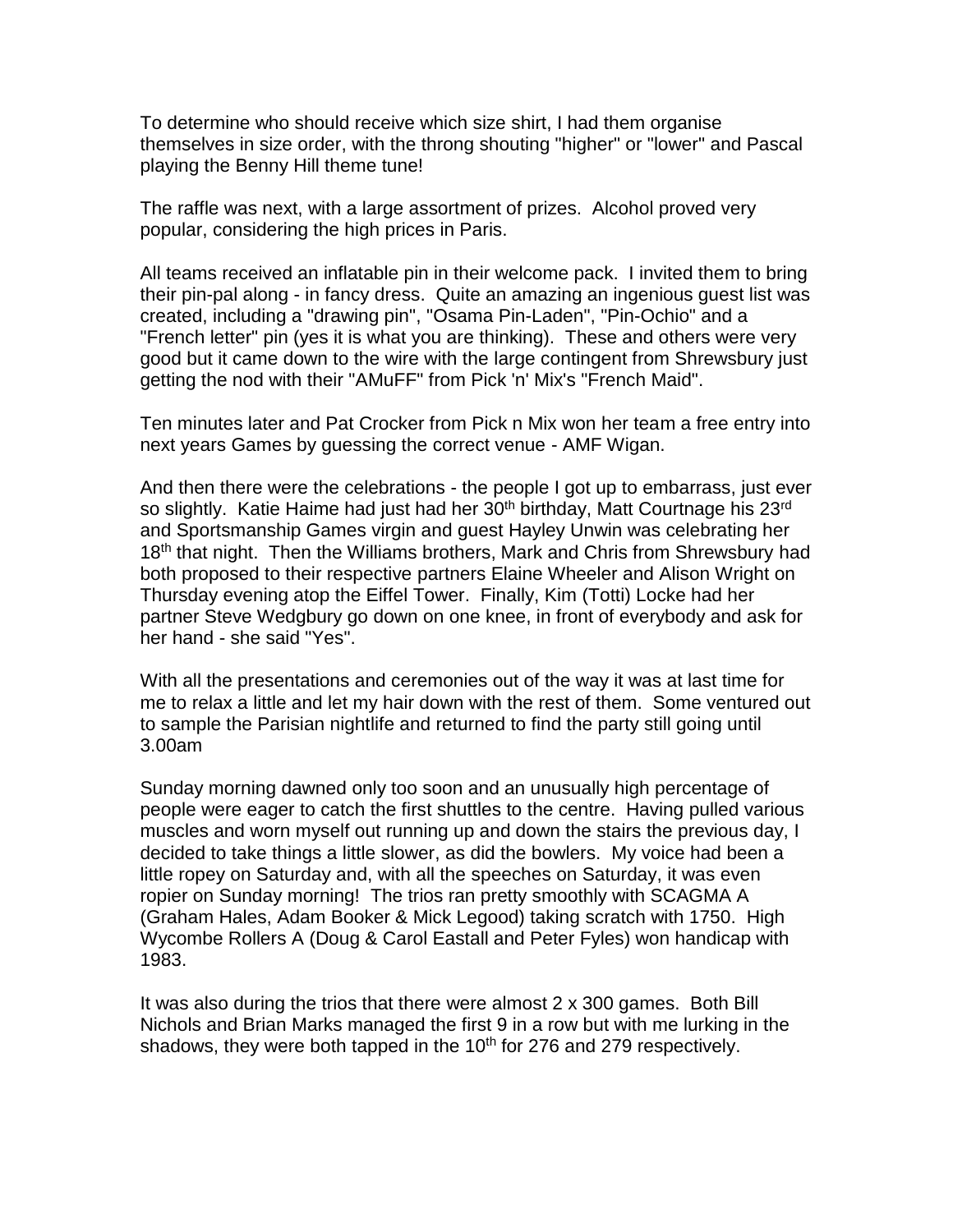Following a break it was Mick Legood who won scratch gold in the "6<sup>th</sup> Man" event with 587 and Lynn Jones amassed 713 to win handicap. And then it was the team photos and certificate presentations and it was at this point where we started to lose time and I started to lose my voice. I managed to announce the first half of the teams but was forced to hand the mic over to my husband Barry to conclude. Everything just seemed to take that little bit longer which was to prove crucial later.

Many bowlers soldiered on despite nursing injuries and illness but some had to retire. Replacements were found but this played havoc for Robert who was running the scoring through the Advantage system. I had sent him my excel program but it would not work properly because I use a Microsoft PC and he had an Apple Mac (a new lesson learned). So Andy Fraser came to the rescue (a back-up plan already in place) but he needed to return to the hotel to collect his laptop. We eventually managed to get a taxi and Andy spent the team event tapping away furiously, inputting all the scores to date.

Play continued with the final event, the fives. It was Yehbutz who lifted gold in the scratch and Spare Parts in handicap. Play finished and somehow, without any real problems we managed to finish about an hour behind schedule. And here is where I made a major mistake (easy to say in hindsight). I should have allowed everyone to get their meal from the restaurant; instead I stuck to my original schedule and made the presentations first.

Of course the all events needed to be calculated first. Individually, it was Lawry Duncan on 2507 for his 12 games who won gold in scratch. Lynn Jones again graced the medal podium with 2776 in the handicap. Border Reivers' 13,088 was good for gold in scratch, whilst Aylesbury Aces (15,127) were handicap champions.

Prior to the bowling medals being presented there were a couple of other awards. Peter Fyles and his team from High Wycombe won the "word search" competition. They managed to find 802 words of 4 letters or more from the words "Sportsmanship Games" - could you do better, without running it through a special program, like Andy Fraser did!

Then there was the pool competition (thanks to Ash and Barry Crocker). Bill Riley was third, Pete Sampson runner-up and Lawry Duncan the champion - a double for pool and bowling.

My voice was totally shot - a squeak came out most of the time, so I was forced to whisper and get Barry to make the medal announcements from my crib sheets. And when all the medals were presented, there just left one final award the "Good Sport of the Games". Barry gave the build up, siting all the reasons why this person should receive the award and then he passed the microphone to